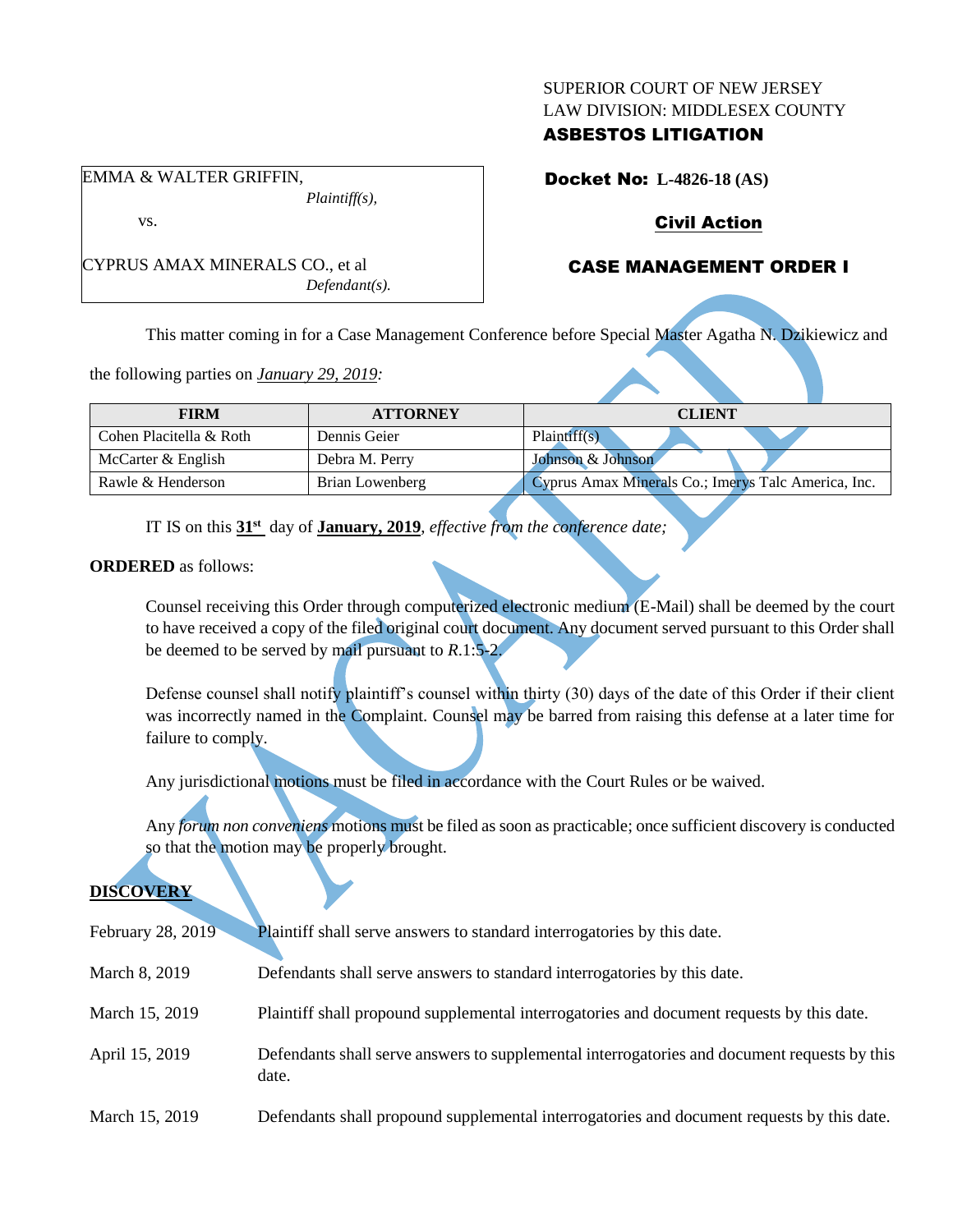| April 15, 2019 | Plaintiff shall serve answers to supplemental interrogatories and document requests by this<br>date.                                                                                                        |
|----------------|-------------------------------------------------------------------------------------------------------------------------------------------------------------------------------------------------------------|
| June 14, 2019  | Fact discovery, including depositions, shall be completed by this date. Plaintiff's counsel shall<br>contact the Special Master within one week of this deadline if all fact discovery is not<br>completed. |
| June 14, 2019  | Depositions of corporate representatives shall be completed by this date.                                                                                                                                   |

## **EARLY SETTLEMENT**

September 13, 2019 Settlement demands shall be served on all counsel and the Special Master by this date.

## **MEDICAL EXPERT REPORT**

| February 28, 2019  | Plaintiff shall serve executed medical authorizations (along with answers to interrogatories)                                                                                                                                                            |
|--------------------|----------------------------------------------------------------------------------------------------------------------------------------------------------------------------------------------------------------------------------------------------------|
|                    | by this date.                                                                                                                                                                                                                                            |
| July 15, 2019      | Plaintiff shall serve medical expert reports by this date.                                                                                                                                                                                               |
| July 15, 2019      | Upon request by defense counsel, plaintiff is to arrange for the transfer of pathology specimens<br>and x-rays, if any, by this date.                                                                                                                    |
| September 30, 2019 | Defendants shall identify its medical experts and serve medical reports, if any, by this date. In<br>addition, defendants shall notify plaintiff's counsel (as well as all counsel of record) of a<br>joinder in an expert medical defense by this date. |

## **LIABILITY EXPERT REPORTS**

July 15, 2019 Plaintiff shall identify its liability experts and serve liability expert reports by this date or waive any opportunity to rely on liability expert testimony.

September 30, 2019 Defendants shall identify its liability experts and serve liability expert reports, if any, by this date or waive any opportunity to rely on liability expert testimony.

# **SUMMARY JUDGMENT MOTION PRACTICE**

July 19, 2019 Plaintiff's counsel shall advise, in writing, of intent not to oppose motions by this date. August 2, 2019 Summary judgment motions shall be filed no later than this date.

August 30, 2019 Last return date for summary judgment motions.

#### **EXPERT DEPOSITIONS**

October 25, 2019 Expert depositions shall be completed by this date. To the extent that plaintiff and defendant generic experts have been deposed before, the parties seeking that deposition in this case must file an application before the Special Master and demonstrate the necessity for that deposition. To the extent possible, documents requested in a deposition notice directed to an expert shall be produced three days in advance of the expert deposition. The expert shall not be required to produce documents that are readily accessible in the public domain.

 $\_$  ,  $\_$  ,  $\_$  ,  $\_$  ,  $\_$  ,  $\_$  ,  $\_$  ,  $\_$  ,  $\_$  ,  $\_$  ,  $\_$  ,  $\_$  ,  $\_$  ,  $\_$  ,  $\_$  ,  $\_$  ,  $\_$  ,  $\_$  ,  $\_$  ,  $\_$  ,  $\_$  ,  $\_$  ,  $\_$  ,  $\_$  ,  $\_$  ,  $\_$  ,  $\_$  ,  $\_$  ,  $\_$  ,  $\_$  ,  $\_$  ,  $\_$  ,  $\_$  ,  $\_$  ,  $\_$  ,  $\_$  ,  $\_$  ,